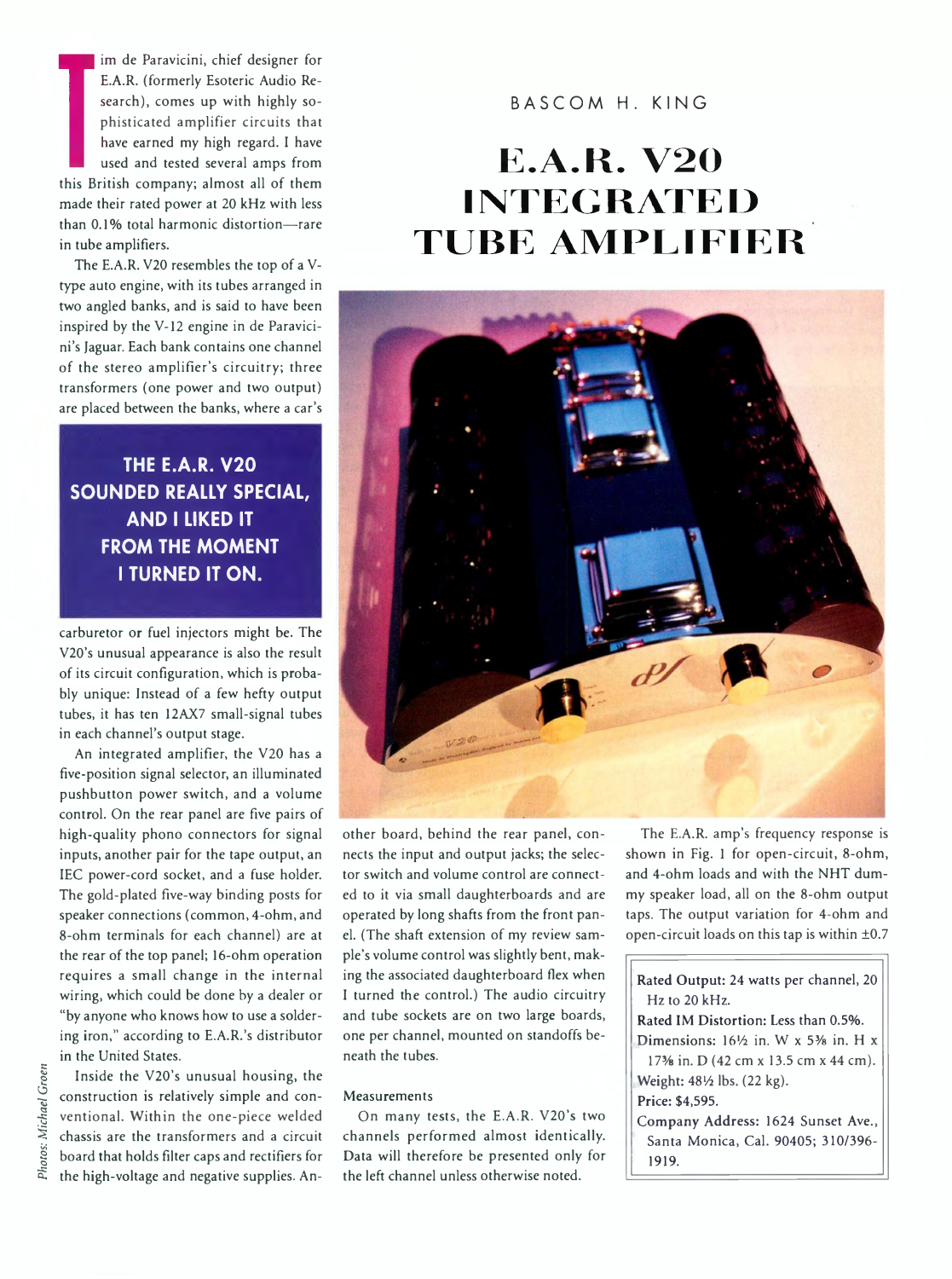

**Fig. 1— Frequency response as a function of loading on the 8-ohm tap.**



**Fig. 2— Square-wave response for 10 kHz into 8-ohm load (top), 10 kHz into 8 ohms paralleled by 2 pF (middle), and 40 Hz into 8 ohms (bottom).**



### **Fig. 3—THD + N at 1 kHz and SMPTE-IM distortion vs. power output, measured at 8-ohm tap.**

dB of the 8-ohm load throughout the audio range; for the NHT dummy load, the variation is about  $+0.5$ ,  $-0.75$  dB. That's quite reasonable for a tube amplifier. The curves for open-circuit, 4-ohm, and 2-ohm loading on the 4-ohm output taps were similar but were farther apart because the relative output impedance was slightly higher (i.e., the ratio between 4 ohms and the 4-ohm tap's impedance was slightly lower than the ratio between 8 ohms and the impedance on the 8-ohm tap). The variation with the dummy load was about half that for the 8-ohm tap.

Square-wave response at 10 kHz (Fig. 2) is very well behaved with an 8-ohm resistive load on the 8 ohm tap. Adding a 2-microfarad capacitance to the load causes some overshoot and ringing, but it is quickly damped. (With the capacitance added to the load, the frequency response had a slight peak at roughly 33 kHz.) The 40- Hz square wave has a mild tilt, which relates to the V20's rolloff of 0.35 dB at 10 Hz. Rise and fall times were about 4.9 microseconds at ±5 volts out when driving an 8 ohm load via the 8-ohm tap.

Total harmonic distortion plus noise (THD + N) at various impedances, and SMPTE-IM distortion for 8-ohm loading, are plotted against level in Fig. 3. The amp's THD + N is almost unaffected by load up to about 10 watts. At higher power levels, 8- and 4-ohm loads have similar effects, but there's less power available for 16-ohm loads; this is common in tube amps. At the 4-ohm tap, results with 4- and 8-ohm loads were comparable to those in Fig. 3 for 8- and 16-ohm loading.

How THD + N varies with frequency at several power levels is shown in Fig. 4 for 8-ohm loading ioo on the 8-ohm outputs. Distortion doesn't rise much at high frequencies, which is worth noting, but it does rise somewhat in the bass, particularly at full power.

> A spectrum analysis of the harmonic distortion and noise residue

for a 1-kHz signal at an output level of 10 watts (Fig. 5) is not so pretty. Despite the output stage's Class-A operation, the harmonic series is quite complex, with high-order products that don't decrease much at higher frequencies. Nevertheless, except for the third harmonic (which has the greatest

## ASSOCIATED Equipment Used

Equipment used in the listening tests for this review consisted of:

- CD Equipment: PS Audio Lambda Two Special and Sonic Frontiers Transport 3 CD transports, Sony CDP-707ESD CD player, Panasonic DVD-A310 DVD player, Genesis Technologies Digital Lens anti-jitter device, and Classé Audio DAC-1 and Sonic Frontiers Processor 3 D/A converters
- Phono Equipment: Kenwood KD-500 turntable, Infinity Black Widow arm, Win Research SMC-10 moving-coil cartridge, and Vendetta Research SCP2-C phono preamp
- Additional Signal Sources: Nakamichi ST-7 FM tuner, Nakamichi 1000 cassette deck, and Technics 1500 openreel recorder
- Preamplifiers: Sonic Frontiers Line-3 and First Sound Reference II passive
- Amplifiers: Arnoux Seven-B stereo switching amp, Quicksilver Audio M135 mono tube amps, Manley Labs Stingray stereo tube amp, and deHavilland Electric Company Aries singleended mono tube amps
- Loudspeakers: B&W 801 Matrix Series 3 speakers used as subwoofers with Dunlavy Audio Labs SC-III speakers; Tannoy Churchill speakers
- Cables: Digital interconnects, Illuminati DX-50 (AES/EBU balanced); analog interconnects, Vampire Wire CCC/II and Tice Audio IC-1A; speaker cables, Kimber Kable BiFocal-XL and Madrigal Audio Laboratories HF2.5C

magnitude), THD is about 0.023%; that's pretty low. (Including the third harmonic would raise THD to about 0.06% or 0.07%.) It's debatable how easy it would be to hear distortion that has such a harmonic structure and magnitude, and it turned out not to be annoying. At 1 watt (not shown), distortion was lower, less complex, and decreased more rapidly with rising frequency. The main reason for the 10-watt spectrum's complexity is that the designer opted for a circuit topology that requires driving the output tubes into grid current in order to attain the desired output (see "Technical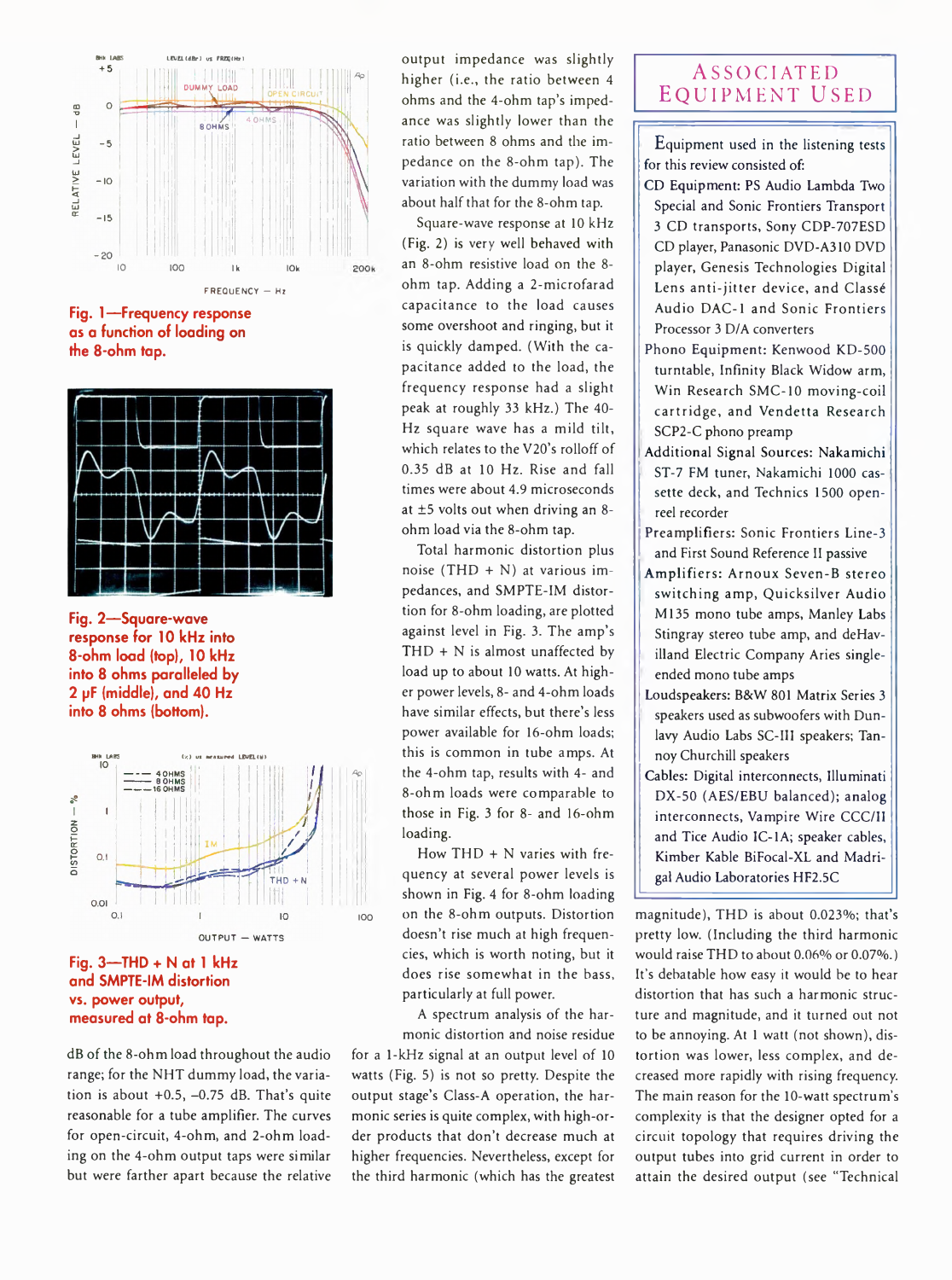# TECHNICAL HIGHLIGHTS

Like most earlier E.A.R. amps, the V20 is a fully balanced design using a unity coupled output stage, but it differs from the company's previous amps in the de sign and coupling of its stages and in the way negative feedback is applied. The V20 has five stages, all but one of which use I2AX7 diul-triode tubes.

From the selector switch, the signal passes through the volume control to a differential-amplifier input stage, which uses one section of a 12AX7 for each signal phase. A triangle of resistors interconnects the two cathodes and a negative supply. The triangle provides a high resistance between each cathode and the negative supply (thereby setting the tube's operating current) and a smaller resistance between the cathodes (which sets this stage's gain). This first stage acts as a phase in verter to provide balanced signals to the following stages. The first and second stages are RC-coupled, with resistors across the coupling capacitors adding a touch of DC coupling to help maintain low-frequency stability after overall loop feedback is applied.

Like the first stage, the second and third stages are configured as differential amplifiers that use half a I2AX7 for each signal phase. The coupling between these stages is the same as that between the first and second stages. All of the voltage swing to drive the output stage comes from the output of the third stage. Its plates are RC coupled to the input of the fourth stage, with no DC coupling.

The fourth stage is not the output stage, however. It is a cathode-follower driver, with the paralleled elements of a I2AU7 dual triode handling each signal phase. This stage provides additional driving cur rent to the output stage via direct coupling between the cathode follower and the out put stage's control grids.

The additional current from the cathode follower is needed because the output stage employs what designer Tim de Paravicini calls "enhanced triode operation." He originally applied that phrase to one of his prior amplifiers, in which signals went to the beam powei output tubes' screen grids instead ol their control grids. (I -uspect the term "enhanced" is by analogy to FET circuits, which are said to operate in enhancement mode if they don't pass current until a positive bias is applied to their control elements and to operate in depletion mode if they pass current freely until a negative bias is applied. Tubes normally operate in depletion mode, though the term is rarely applied to them.) That prior amp had its control grid grounded so that current would not flow until a positive bias was applied to its screen grid.

To get "enhanced triode operation" from actual triodes, which have no screen grids, you have to make their control grids fairly positive with respect to their cathodes. This takes a lot of drive current, because it lowers the tube's input imped ance; in the V20, that current comes from the cathode follower stage. This helps get the 12AX7s (normally used as voltage amplifiers that deliver only a few mil linmperes of current) to produce enough current to drive speaker loads.

Even that high-current operating mode does not, of course, make a single I2AX7 the equivalent of a standard output tube. Therefore, the V20's output stage has ten 12AX7s—twenty triode sections— per channei. Ten triode sections in parallel handle each phase ol the output signal, acting like a pair ol composite triode out put tubes per channel.

The output stage is unity-coupled, like that in McIntosh tube power amplifiers. In such a circuit, half of the load is in the out put tubes' plate circuit and the other half is in their cathode circuit. This amounts to quite a bit of local feedback and results in lower distortion in the output stage.

A unity-coupled output stage requires a Very large drive voltage at maximum output—more than half the stage's output voltage into the output transformer. To get this high drive voltage with low distortion, the plate circuits of the third and fourth stages are supplied Irom a dynamic power source that moves with the signal, rather than a steady DC voltage, by means of a technique called bootstrapping.

The output transformer has two identi cal center-tapped primary windings. One winding connects to the plates of the composite output tubes; its center tap goes to the main high-voltage plate supply. The other primary winding, whose center tap is grounded, is connected to buses that link the cathodes of the output tubes and, via resistor networks, the cathodes of the second, third, and fourth stages. Each signal phase has its own cathode bus; the ten paralleled tube halves handling that phase are connected to the bus via capacitor

bypassed self-bias cathode resistors. This setup yields two signals of equal amplitude but opposite phase at each end of the two primary windings; the signals in both windings have the same phase and amplitude. In addition, the V20 amplifier couples signals of the same phase and amplitude via capacitors to improve circuit operation at high frequencies, an enhancement to the unity-coupled topology devised by de Paravicini.

The dynamic supply voltages for the third and fourth stages' plate supplies come from the output transformer's plate windings. Each of the third stage's two plates is fed from the end of the winding that carries the same signal phase from the output stage plates. This provides a constant plate-to-cathode voltage for the cathode follower driver tubes. It also provides a dynamic constant-current load for the third stage's plates, thus enabling that stage to provide the large signal-voltage swing the output stage requires.

The second and third stages' cathodes are also connected to their respective phases' cathode buses via resistors. This provides an inner negative feedback loop back to the third stage and a global loop back to the second stage. The global loop sets the overall gain of stages two through five. The first stage is not included in any multistage loops. No leedback is taken from the output transformer's secondary.

The V20's output stage is said to operate in Class A. However, I feel it should be considered Class A,, as grid current flows (by design) for a considerable portion of the signal cycle.

In the power supply, the transformer's main high-voltage secondary drives a fullwave voltage doubler circuit that delivers +350 volts to the center taps of the output transformers' plate windings. An auxiliary rectifier circuit supplies -200 volts to two voltage dividers that feed the grid circuits of the cathode-follower stage's driver tubes. These dividers set the operating point (quiescent current) of the cathodefollower tubes and the output stage. The first stage's cathode resistors receive  $-125$ volts derived from the -200-volt supply. Each ch innel's +350-volt supply is further decoupled and filtered to feed the first and second stages' plates. All tube heaters are AC powered, via a separate powertransformer secondary winding for each channel. *B.H.K.*